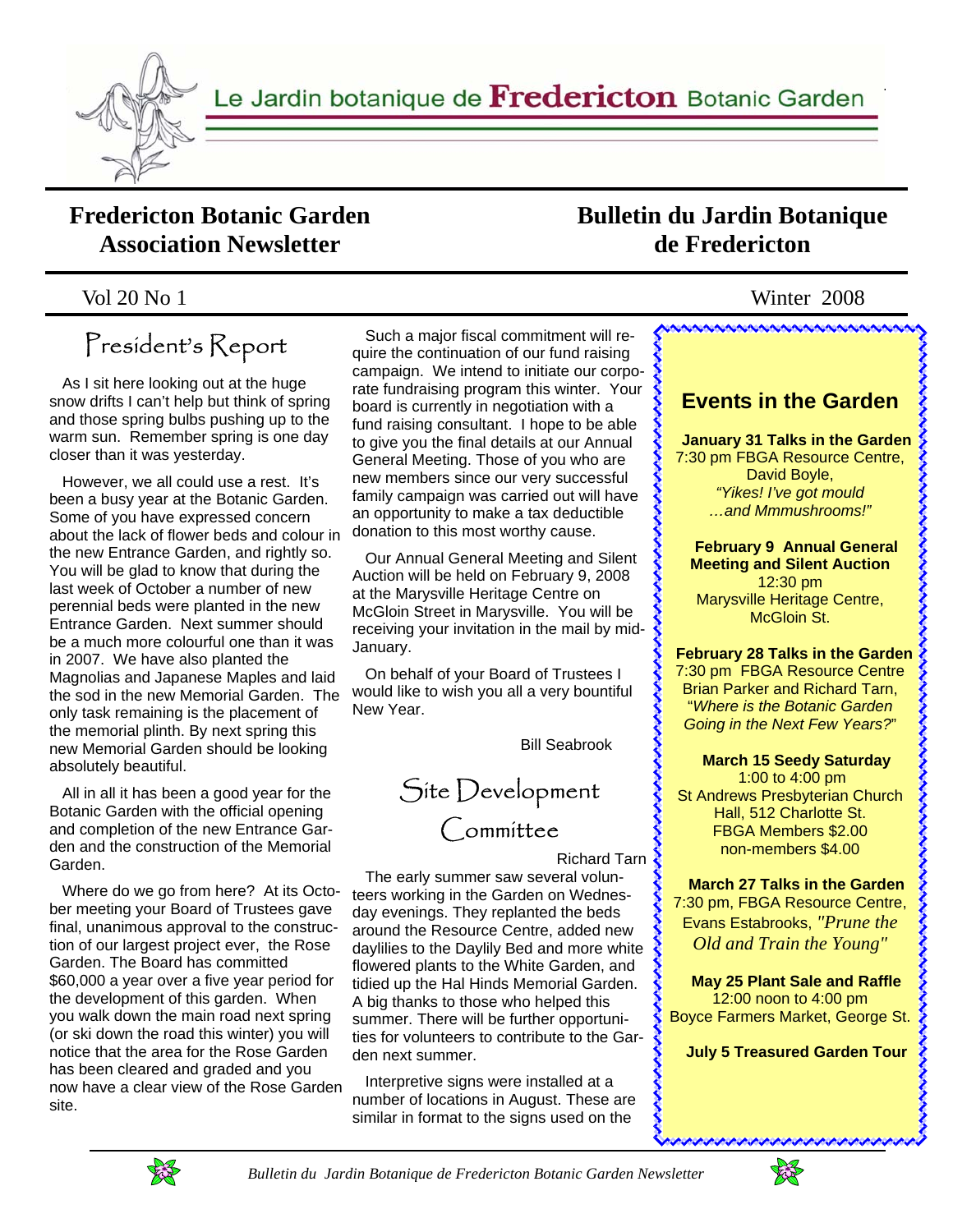City Trail system. The Garden signs include brief interpretive texts in French and English, images, and both the FBGA and City of Fredericton logos. Signs are in place for the Rhododendron Beds and the Capt. Steele Rhododendron Collection, the Hal Hinds Memorial Garden and the future sites of the Rose Garden and the Children's Garden.

 Much has also been accomplished in the Garden during the fall thanks to the efforts of City staff. In the Entrance Garden a number of perennial beds have been planted with daylilies, ornamental grasses, geraniums, sedums, astilbes and catmints so that next season some of the colour of the old Entrance Garden will be restored.

 The Memorial Garden site, off the western-most loop of the Garden Road, which was cleared in the summer, has been planted with Magnolia trees and sod has been laid. More details about this garden will appear elsewhere.

 Significant progress has been made on the Rose Garden site. Visitors now have a good view of the site from the Rose Garden interpretive sign on the north side of the Garden Road just beyond the Memorial Garden. Clearing has been completed so for the first time the size of the site, about 0.5 ha, can be fully appreciated. With the accumulation of a large amount of fill over many years the site is now close to the required grade. The next phase of work will take place next year under the five-year development plan approved by the FBGA Board.



**Artist's conception of the Rose Garden** 

# Membership

 One of the benefits of being a member of the FBGA is the 10% discount offered to members by several local garden supply businesses. We have learned that this past spring some members were refused the discount by Kent Garden Centre. You will be pleased to know that this problem has been rectified and the discount is again available at that location. The temporary loss of the discount was due to an inadvertent omission of their name in a list published in our Newsletter and the use of some older brochures that had been printed before Kent Garden Centre agreed to provide a discount. We sincerely apologize to both Kent Garden Centre and to any of our members who were inconvenienced and we are very appreciative that this discount was restored. Other benefits of membership are listed elsewhere in this Newsletter.

 Wouldn't a Gift Membership to the Fredericton Botanic Garden Association be a pleasant surprise for those hard to buy for people on your birthday or anniversary list? A Membership also makes a wonderful gift for any other special occasion.

 Our Committee is restructuring and we would like some new input into this dynamic but small group which aims to recruit and retain members for the Association. We would like to talk to anyone interested in joining our team. We only meet a few times a year and have fun by running a membership booth and a small boutique at our annual Plant Sale in May and at the Treasured Garden Tour in July. Call Lucy Dyer at 455-8845 or e-mail ldyer@unb.ca for further information.

Submitted by FBGA Membership Committee.



 Mary Soderstrom's book, *Recreating Eden*, a natural history of botanic gardens describes nine world-class botanic gardens, and two of them are in Canada. The Montreal Botanical Garden and the University of British Columbia's Botanical Garden are both featured in the book.

 Ms Soderstrom writes of the gardens of empires: European gardens in London (Kew), Paris (Jardin des plantes) and the Netherlands (Leiden), gardens originally devoted to acquiring plants that would increase the commercial viability of expanding colonial empires.

Membership Privileges include: Newsletters and advance notice by email of all events 10 % discount at: Capital Landscape and City Designers, Co-op Country Store (Northside), Corn Hill Nursery, Currie's Greenhouses, Green Village, Kent Garden Centre, Scott's Nursery, Wetmore's Landscaping, Sod and Nursery

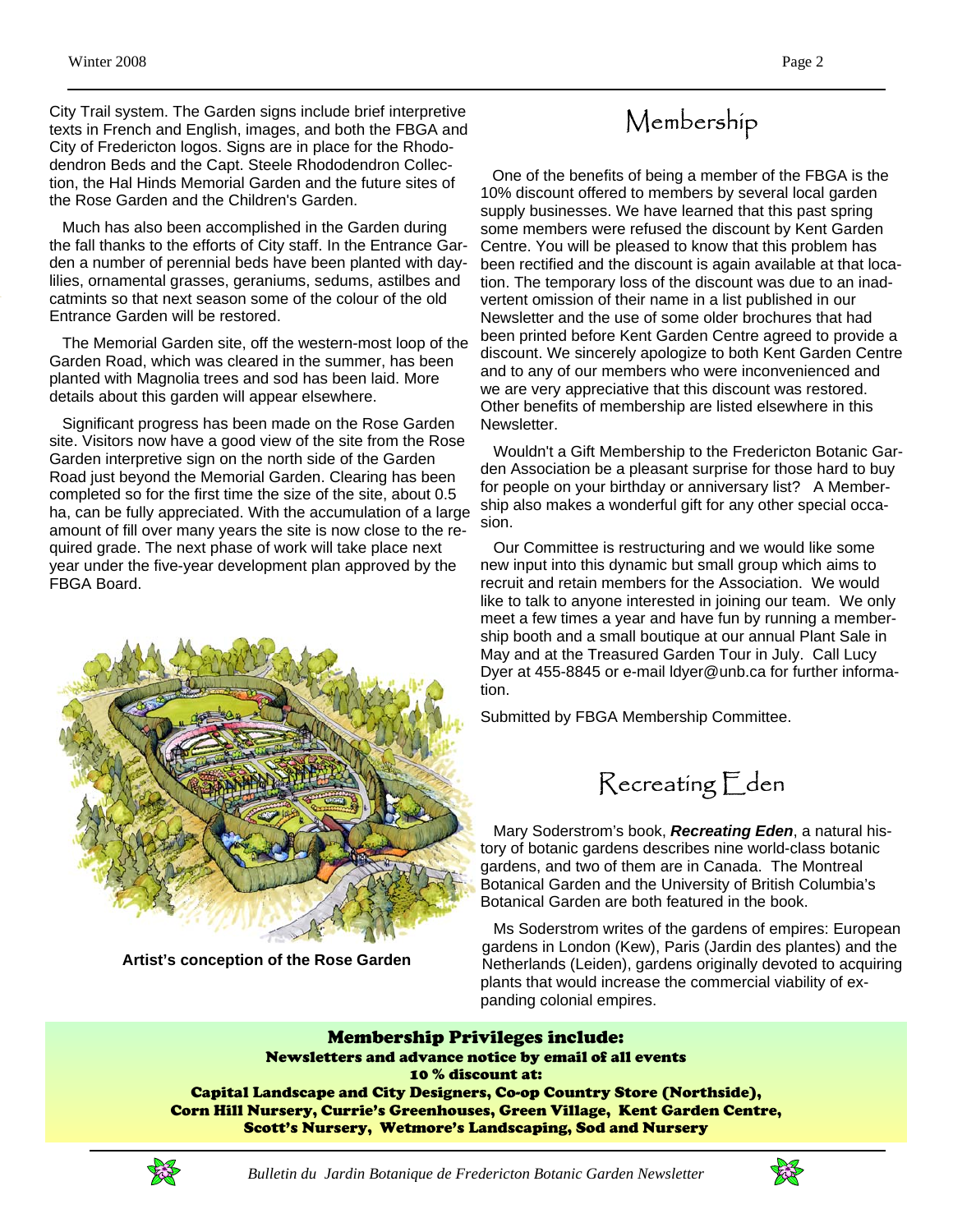

**The Palm House at Kew** 

 Gardens built in the nineteenth century: the Singapore Botanic Gardens, the Missouri Botanical Gardens in St. Louis and the New York Botanic Gardens are described in the historical context of an emerging recognition of the importance of plants in Asia and the United States.

 Singapore, off the southern end of the Malay peninsula at the sea crossroads of Asia, is the second largest deep water port in the world, and is still an important entry point into the region. The Singapore Botanic Garden in the middle of the busy city-state is open free of charge to the public and has several unique displays of plants that grow at the equator. Part of our family's photo collection shows Bill Seabrook standing by a seven foot *Vanda* orchid hedge.

 The Dutch golden age of artists like Vermeer and Rembrandt as well as the microbiologist Van Leeunhoeck, who invented the microscope, was enhanced by the riches from trade in the spices nutmeg, cinnamon and cloves from Indonesia and Southeast Asia. Enterprising traders brought the tulip back from Turkey to the Netherlands and plant breeders developed the modern tulip. Small, fast Dutch ships also took plants such as banana and sugarcane to the Leiden Botanic Garden.

 Kew Gardens, near London, was established to test plants of value to the British Empire. On the sailing ship *Bounty*, poorly fed sailors mutinied because they resented the fresh water used by Kew gardeners on board to grow breadfruit seedlings at sea. It was hoped that breadfruit could be grown in the West Indies as cheap food for slaves. Kew gardeners were instrumental in taking rubber tree cuttings from their native Brazil to the Malay peninsula to establish the rubber industry in Malaysia. Today Kew is still a wonderful showcase for plants from all over the world.

 Why do we have botanic gardens in the twenty-first century? I think that the sense of beauty and wonder when one sees a new flower or plant used in an unusual way is just as valid today as it was four centuries ago. If one cannot travel to the steppes of Russia and Siberia to see daylilies growing wild, we can certainly see the magnificent results of modern cross-breeding in the beautiful jewel colours of the showy daylilies in the Fredericton Botanic Garden.

 Have you ever wondered what the ancient living fossil, *Gingko*, looks like? Well, we have one growing in the Fredericton Botanic Garden. So you think Rhododendrons and Azaleas won't grow in central New Brunswick. Think again! We have a beautiful, varied planting of unusual Rhododendrons growing in our garden on the edge of Odell Park. So, part of the purpose of a modern botanic garden is to show people the unusual plants they can grow in their own gardens. Maybe on a bright summer day in Fredericton we can just imagine what the ancient peonies at the Summer Palace in Beijing must have looked like 800 years ago.

#### Jane Seabrook

Reference: Soderstrom, Mary. 2001. Recreating Eden. A natural history of botanical gardens. Vehicule Press, Montreal, Canada 239pp.

> Plan to attend the Annual General Meeting of the Fredericton Botanic Garden and Silent Auction on February 9, 2008 at 12:30 pm

The event is being held at the Marysville Heritage Center.

The business meeting will be the first item on the agenda followed by the Silent Auction with viewing and bidding.

Guest speaker: TBA

Light refreshments will be offered

An invitation with details will be forthcoming.

Thank you to Jane Tarn for her expertise in editing